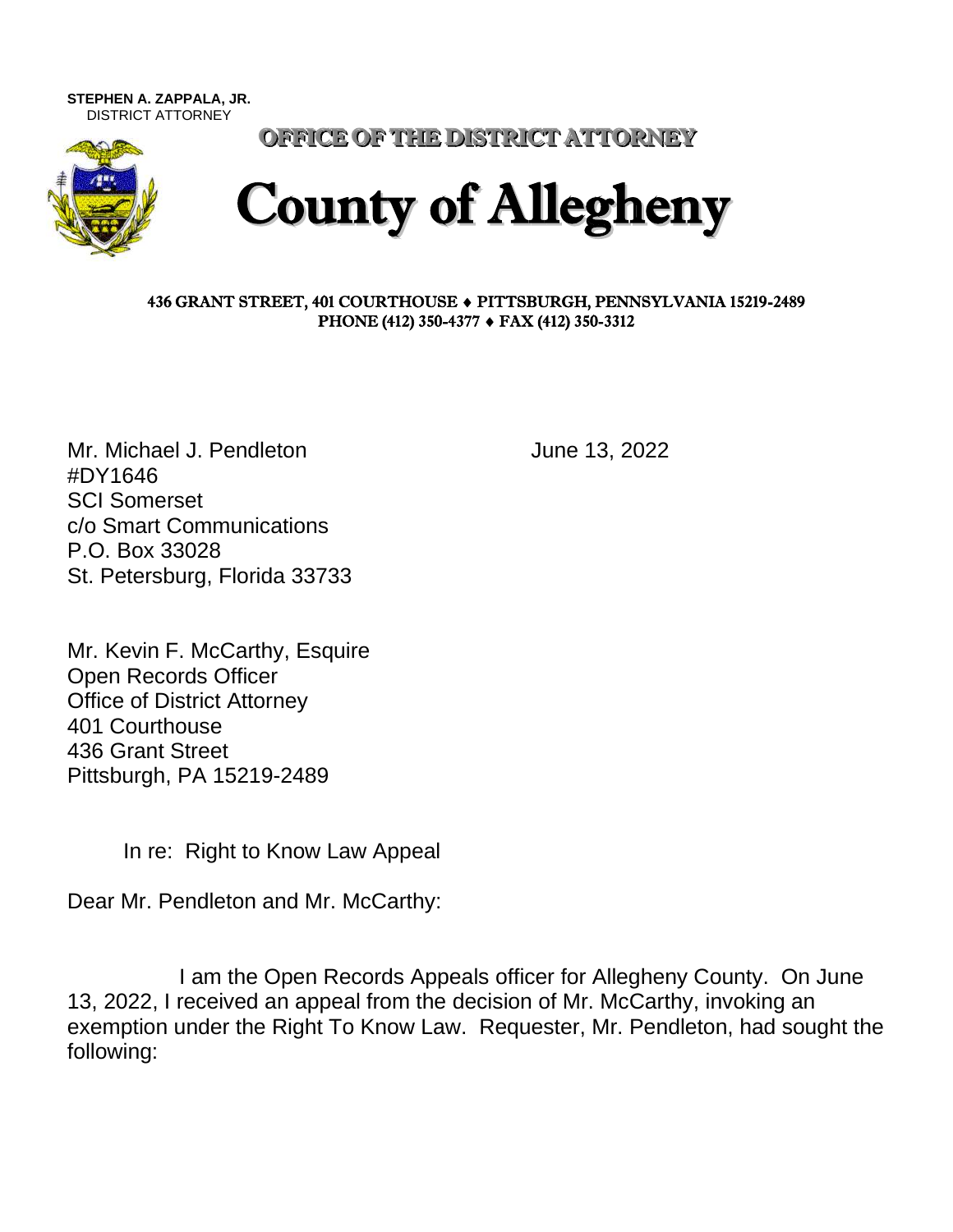1) Autopsy reports, photos of the deceased victim, Kenneth Wright (case #No. A97-1944), crime scene photos, coroner and ballistics reports, photos of the victim used at my March 23-24, 1999 trial. The Neil Rosenbloom psychological report (from 1997) used during 3-19-99 Pre-trial, my case #CP-02-CR-0008053-1997; June 12, 1997 (The Year). Any bullet reports #973236.

(*See Mr. Pendleton's Right To Know Request dated 5/15/22*).

In denying the request, Mr. McCarthy stated, *inter alia,* that the records were exempt from disclosure under the Right To Know Law due to their classification as criminal investigative materials. Mr. McCarthy also stated,

> The District Attorney's files are created solely for the purpose of criminal investigation and prosecution, which includes, but is not limited to, police reports and accompanying information contained in an affidavit of probable cause, photographs or recordings, or any other evidence relevant to a case. Accordingly, such files are exempt from disclosure pursuant to 65 P.S. §§67.708 (b)(16) and CHRIA. Moreover, the fact that a criminal investigation is closed is of no moment, because, as the Office of Open Records has explained, Section 708(b)(16) expressly protects relating to the result of a criminal investigation and thus remain protected even after the investigation ends. *See Jones v. Pennsylvania Game Commission,* OOR Dkt. AP2009-0196. *See also Sherry v. Radnor Twp. School District,* 20 A.3d 515 (Pa. Cmwlth 2011).

(*See Mr. McCarthy's letter dated May 23, 2022).<sup>1</sup>*

Requester is reminded that the Right to Know Law exempts certain materials from disclosure and 65 P.S. § 67.708(b)(16) provides as follows:

> (16) A record of an agency relating to or resulting in a criminal investigation, including:

(i) Complaints of potential criminal conduct other than a private criminal complaint.

(ii) Investigative materials, notes, correspondence, videos and reports.

<sup>1</sup> I also note that Mr. McCarthy invoked 65 P.S. §67. 708 (b)(5) [release of medical, psychiatric or psychological history] as well as §67.708(b)(20) [release of autopsy/medical examiner reports].